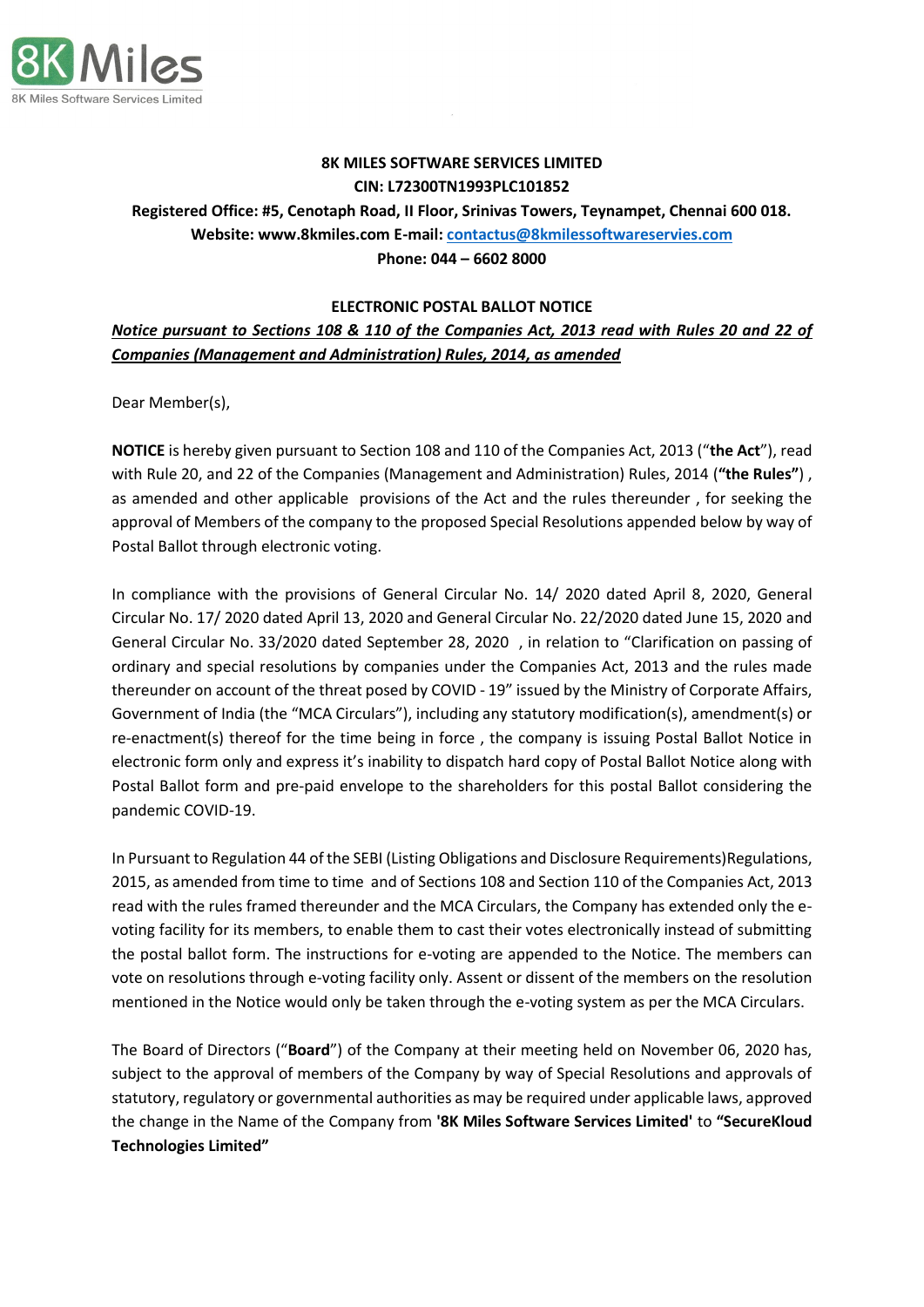

Further Board granted approval for raising Capital and / or Listing of Healthcare Triangle Inc. (Stepdown Subsidiary) and consequential cessation of indirect control in Step-down Subsidiary in its Board meeting held on October 28, 2020.

The proposed resolutions along with the explanatory statement pursuant to Section 102 of the Companies Act, 2013 and other applicable legal provisions, pertaining to the said special business setting out the material facts concerning thereto, is also appended. The proposed resolutions and explanatory statement are being sent for your consideration.

In compliance with Rule 20(4) and 22(5) of the Rules, Ms. Nithya Pasupathy, Company Secretary in Practice (Membership No. FCS 10601 and C.P. No. 22562) of M/s SPNP & Associates., Practising Company Secretaries has been appointed by the Board of Directors of your Company as the Scrutinizer to conduct the Postal Ballot through E-Voting process in a fair and transparent manner. The Scrutinizer will submit his report to the Chairperson or any other director authorised on this behalf after completion of the scrutiny of the Postal Ballot through e-voting and the result of the voting by Postal Ballot and e-voting will be announced on **December 21, 2020 (Monday)** at the registered office of the Company at No.5, Cenotaph Road, "Srinivas Towers", II Floor, Teynampet, Chennai 600 018 and for submission with BSE Limited (**"BSE"**)and National Stock Exchange of India Limited (**"NSE"**) where the equity shares of the company are listed.. The Postal Ballot result will also be displayed on the company's website **[www.8kmiles.com](http://www.8kmiles.com/) and CDSL website [www.evotingindia.com.](http://www.evotingindia.com/)**

The resolutions, if approved by the requisite majority in compliance with the Companies Act 2013 and SEBI LODR Regulations 2015, will be taken as passed effectively on **December 20, 2020 (Sunday)** i.e., the last date specified for e-voting.

# **SPECIAL BUSINESS**

# **Item No. 1:**

*Approval of name change of the Company from* **"8K Miles Software Services Limited" to "SecureKloud Technologies Limited"** *and consequential alteration to the Memorandum of Association and Articles of Association of the Company*.

To consider and if thought fit, to pass the following resolution as a Special Resolution:

**"RESOLVED THAT** pursuant to the provisions of Sections 4, 5, 13, 14 and 15 of the Companies Act, 2013 ("Act") and rules made thereunder and other applicable provisions, if any, of the Act, including any statutory modification(s) or re-enactment(s) thereof for the time being in force, Regulation 45 of the Securities and Exchange Board of India (Listing Obligations and Disclosure Requirements) Regulations, 2015, (Listing Regulations) as applicable, the Memorandum of Association and Articles of Association of the Company and subject to the approval, consent, sanction and permission of the Central Government, Ministry of Corporate Affairs, Stock Exchanges, and any other appropriate Regulatory and Statutory Authorities, as may be necessary, consent of the Members of the Company be and is hereby accorded for change of name of the Company from **"8K Miles Software Services Limited" to "SecureKloud Technologies Limited"**;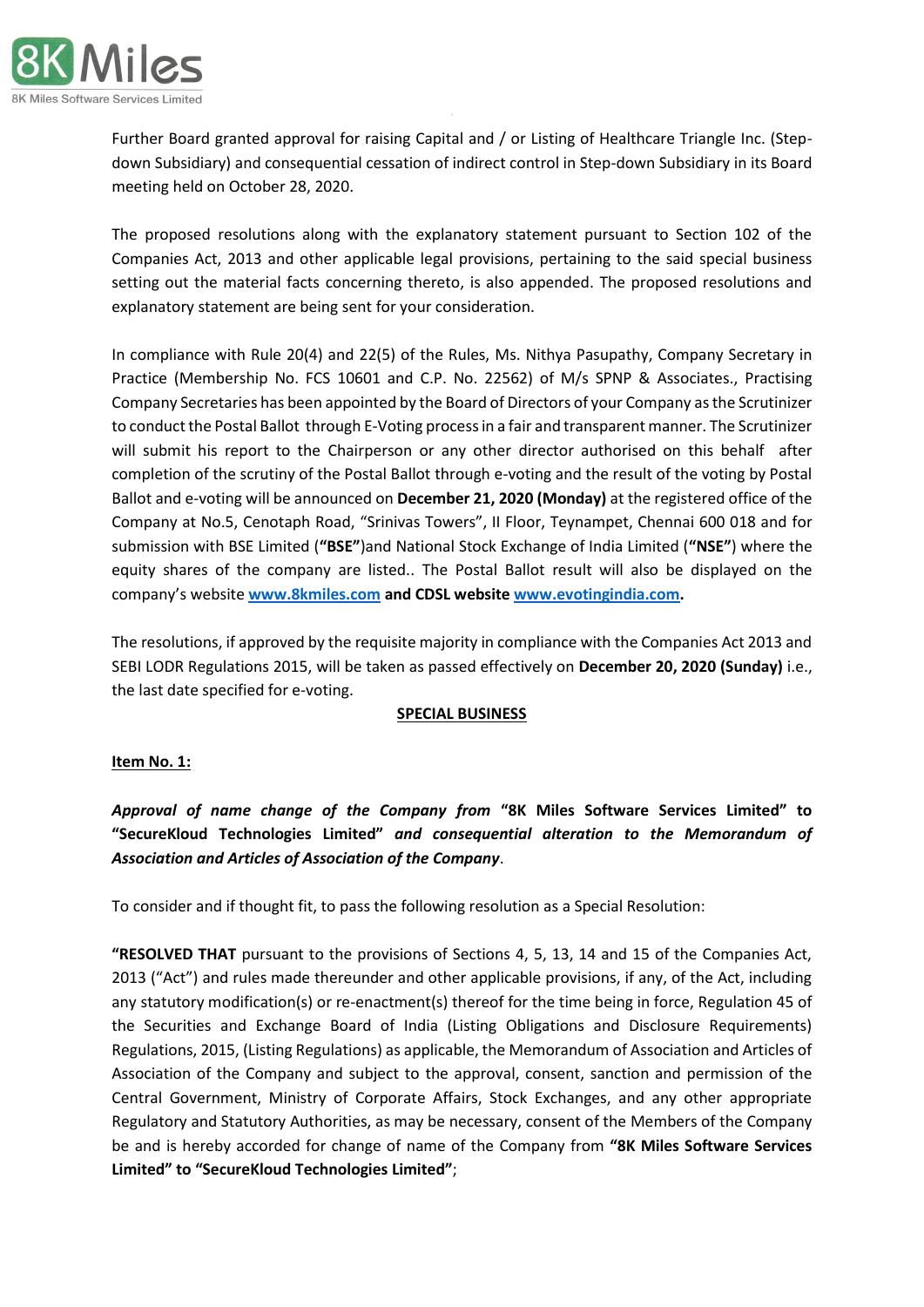

**"RESOLVED FURTHER THAT** upon issuance of the fresh certificate of incorporation by the Registrar of Companies consequent upon change of name, the Memorandum of Association and the Articles of Association, and other relevant documents shall stand altered as below:

Clause I (Name clause) of Memorandum of Association of the Company and wherever appearing in the Articles of Association of the Company and other relevant documents, papers and places, as applicable. The name **'8K Miles Software Services Limite**d' will be substituted with the new name '**SecureKloud Technologies Limited**';

**"RESOLVED FURTHER THAT** Mr. Suresh Venkatachari, CEO, Mr. S. Ravichandran, Whole-Time Director, Mr. G. Sri Vignesh, Company Secretary and Mr. R. Thyagarajan, Chief Financial Officer be and are hereby severally authorized to make, sign, execute and file necessary applications, forms, returns, and documents as may be considered necessary or expedient including appointing attorney(s) or authorized representatives under appropriate Letter(s) of Authority, to appear before the Central Government, Ministry of Corporate Affairs, Stock Exchanges where shares of the Company are listed, and such other Regulatory or Statutory Authorities, as may be required from time to time and to do all such acts, deeds and things including settling and finalizing all issues that may arise in this regard in order to give effect to this resolution and to delegate all or any of the powers conferred herein as they may, in their absolute discretion, deem fit."

## **Item No. 2:**

# *Approval for raising Capital and / or Listing of Healthcare Triangle Inc. (Step-down Subsidiary) and consequential cessation of indirect control in Step-down Subsidiary:*

To consider and if thought fit, to pass the following resolution as a Special Resolution:

**"RESOLVED THAT** pursuant to the provisions of Regulation 24(5) and other applicable regulations of the SEBI (Listing Obligations and Disclosure Requirements) Regulations, 2015 ('Listing Regulations') and other applicable SEBI regulations, applicable provisions of the Companies Act, 2013 read with the Rules made thereunder, (including any statutory modification(s) or re-enactment(s) thereof, for the time being in force) and other applicable notifications, clarifications, circulars, rules and regulations issued by the Government of India subject to such other requisite approvals, consents, permissions and sanctions as may be required, consent of the shareholders of the Company be and hereby accorded to effect the proposal to raise capital by Healthcare Triangle Inc. (Step-down Subsidiary) by way of PE Investments / Initial Public Offering (IPO) listing in US Capital markets and / or Other Strategic Investors and post this fund raising it may result in the Company ceasing to have control over Healthcare Triangle Inc.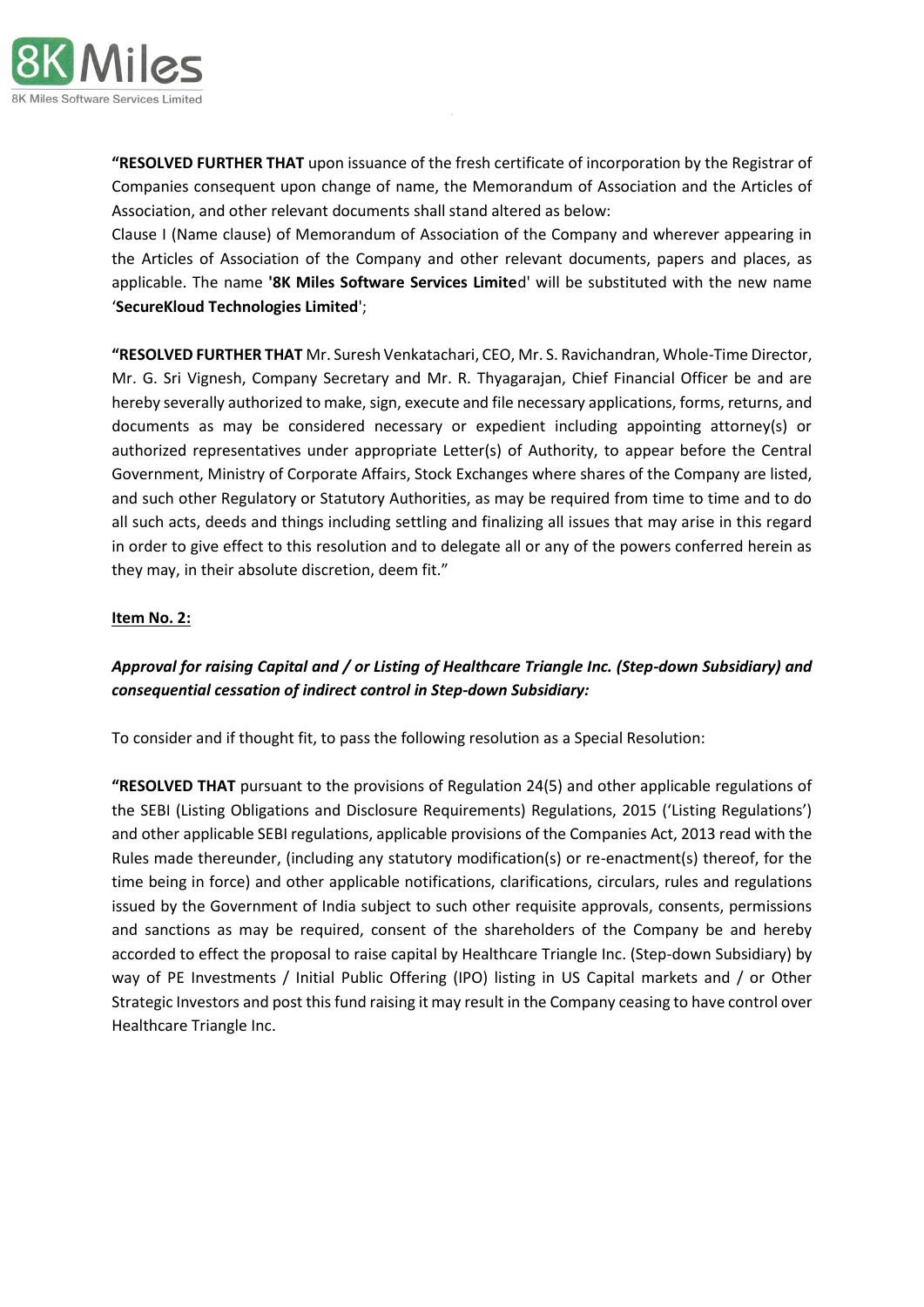

**"RESOLVED FURTHER THAT** Mr. Suresh Venkatachari, CEO, Mr. S. Ravichandran, Whole-Time Director, Mr. G. Sri Vignesh, Company Secretary and Mr. R. Thyagarajan, Chief Financial Officer be and are hereby severally authorized to do all necessary decision and to execute all such documents, deeds, writings, papers and/or agreements as may be required and do all such acts, deeds, matters and things, as he may in his absolute discretion, deem fit, necessary or appropriate."

Place: Chennai Date: November 18, 2020

> By order of the Board of Directors of For 8K Miles Software Services Limited Sd/- G Sri Vignesh Company Secretary & Compliance Officer Membership No. A57475

## **Notes:**

- 1. The Explanatory Statement under Section 102 of the Act read with Companies (Management and Administration) Rules, 2014, setting out the material facts and reasons for resolution is annexed hereto.
- 2. The Postal Ballot Notice is being sent to all the Members whose name appears as on November 13, 2020 in the Register of Members/ List of Beneficial Owners, as received from Adroit Corporate Services Private Limited the Registrar and Transfer Agent of the Company.
- 3. The Postal Ballot Notice along with Postal Ballot Form is being sent to the Members in electronic form to the e-mail addresses registered with the Company's Registrar and Transfer Agent in line with General Circular No. 14/ 2020 dated April 8, 2020, General Circular No. 17/ 2020 dated April 13, 2020 and General Circular No. 22/2020 dated June 15, 2020 and General Circular No. 33/2020 dated September 28, 2020 , in relation to "Clarification on passing of ordinary and special resolutions by companies under the Companies Act, 2013 and the rules made thereunder on account of the threat posed by COVID - 19" issued by the Ministry of Corporate Affairs, Government of India
	- a. Considering the MCA Circulars, members who have not registered their email address and in consequence could not receive the notice, may get their email address registered with Company's Registrars and Transfer Agent
	- b. Those members who have already registered their email addresses are requested to keep their email addresses validated with their depository participants/ Adroit to enable servicing of notices and documents electronically to their email address
- 4. Members are requested to carefully read the instructions before exercising their vote by electronic means in the manner set out herein. In each case, ensure that votes shall be casted on or before **5:00 P.M. (IST), December 20, 2020 (Sunday).**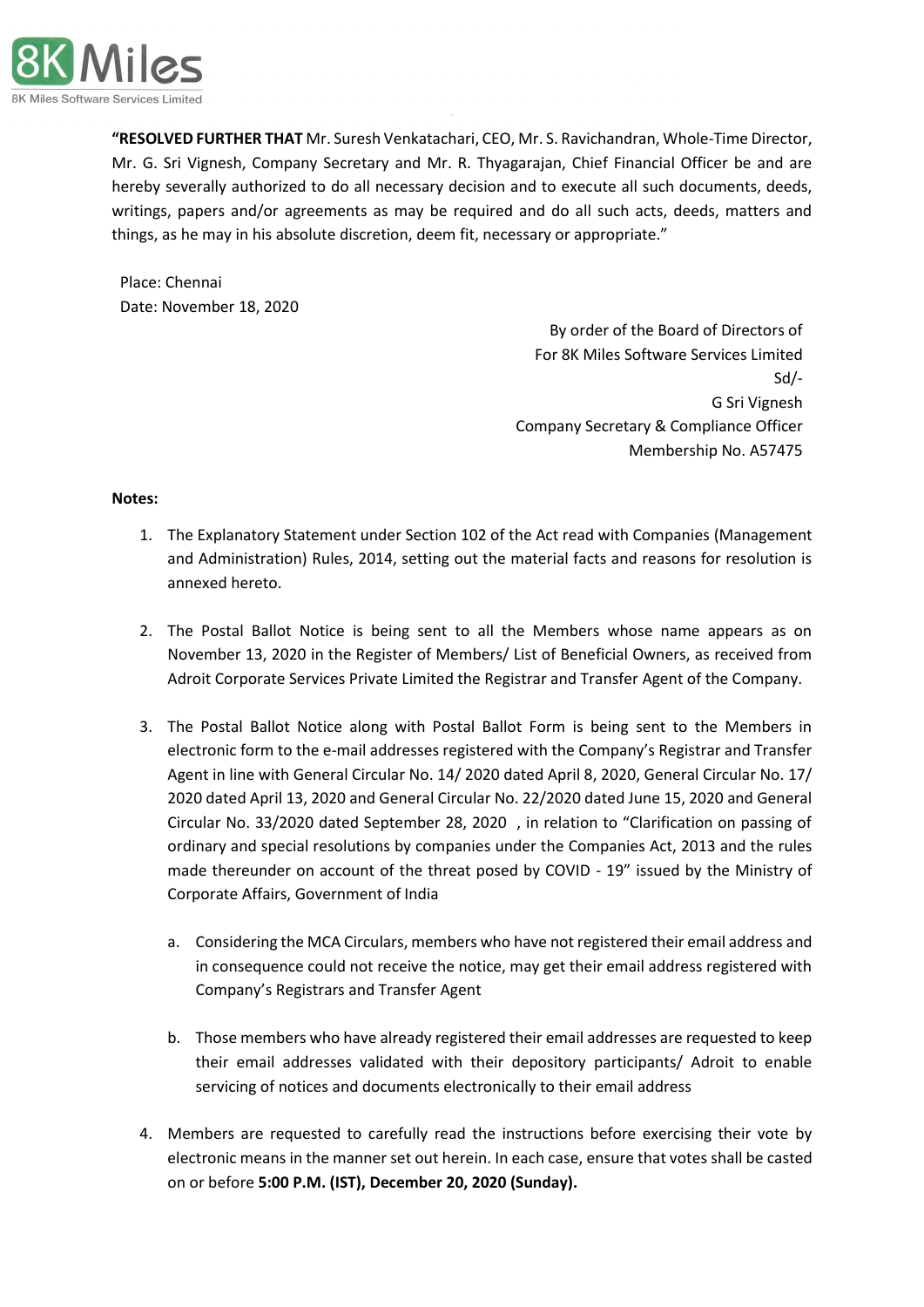

- 5. The voting rights of the members shall be in proportion to their share in the paid-up equity share capital of the Company as on Friday, November 13, 2020.
- 6. The board of directors of the Company has Ms. Nithya Pasupathy, Company Secretary in Practice (Membership No. FCS 10601 and C.P. No. 22562) of M/s SPNP & Associates., Practising Company Secretaries Chennai as the scrutinizer to conduct the process of the postal ballot in a fair and transparent manner ("Scrutinizer").
- 7. A member cannot exercise his vote by proxy on postal ballot. All members are requested to cast their votes only through e-voting using the CDSL e-Voting system as per the procedure provided herein.
- 8. The result and the report of Scrutinizer on the postal ballot shall be communicated to BSE Limited and National Stock Exchange of India Limited where the equity shares of the Company are listed and will also be displayed on the Company's website [www.8kmiles.com](http://www.8kmiles.com/)
- 9. Resolution passed by the members through postal ballot voting by electronic means shall be deemed to have been passed on the last date of voting period i.e. **Sunday, December 20, 2020,** if approved by the requisite majority
- 10. The resolutions, if approved by the requisite majority as per Companies Act, 2013 and SEBI LODR Regulations, 2015, shall be deemed to have been passed effectively on **December 20, 2020 (Sunday)** i.e., on the last date specified for e-voting**.**
- 11. A copy of this notice has been placed on the website of the Company [www.8kmiles.com](http://www.8kmiles.com/) and shall remain on the website until the last date for receipt of the E-Voting from the shareholders. The dispatch of the Postal Ballot Notice shall be announced through an advertisement in the Newspaper and shall be displayed on the Company's website.
- 12. Members who have not received the Postal Ballot Notice by email may send a request on the e-mail id:  $cs@8$ kmiles.com by mentioning his/her Folio/DP No. and Client No.
- 13. Pursuant to the provisions of Section 108 of the Act read with the Companies (Management and Administration) Rules, 2014 and in terms of Reg 44(2) of SEBI (Listing Obligations and Disclosure Requirements) Regulations, 2015, the Company has provided facility to members to exercise their votes through electronic means and have engaged the services of CDSL to provide e-voting facility.

#### **The instructions for shareholders voting electronically are as under:**

Pursuant to the provisions of Sections 108, 110 and other applicable provisions, if any, of the CA 2013 read with Rules 20 and 22 of the Companies (Management and Administration) Rules, 2014, Regulation 44 of Listing Regulations, MCA Circulars and any other applicable provisions, if any, the Company has extended eVoting facility to enable the members to cast their votes electronically through the e-voting services provided by CDSL.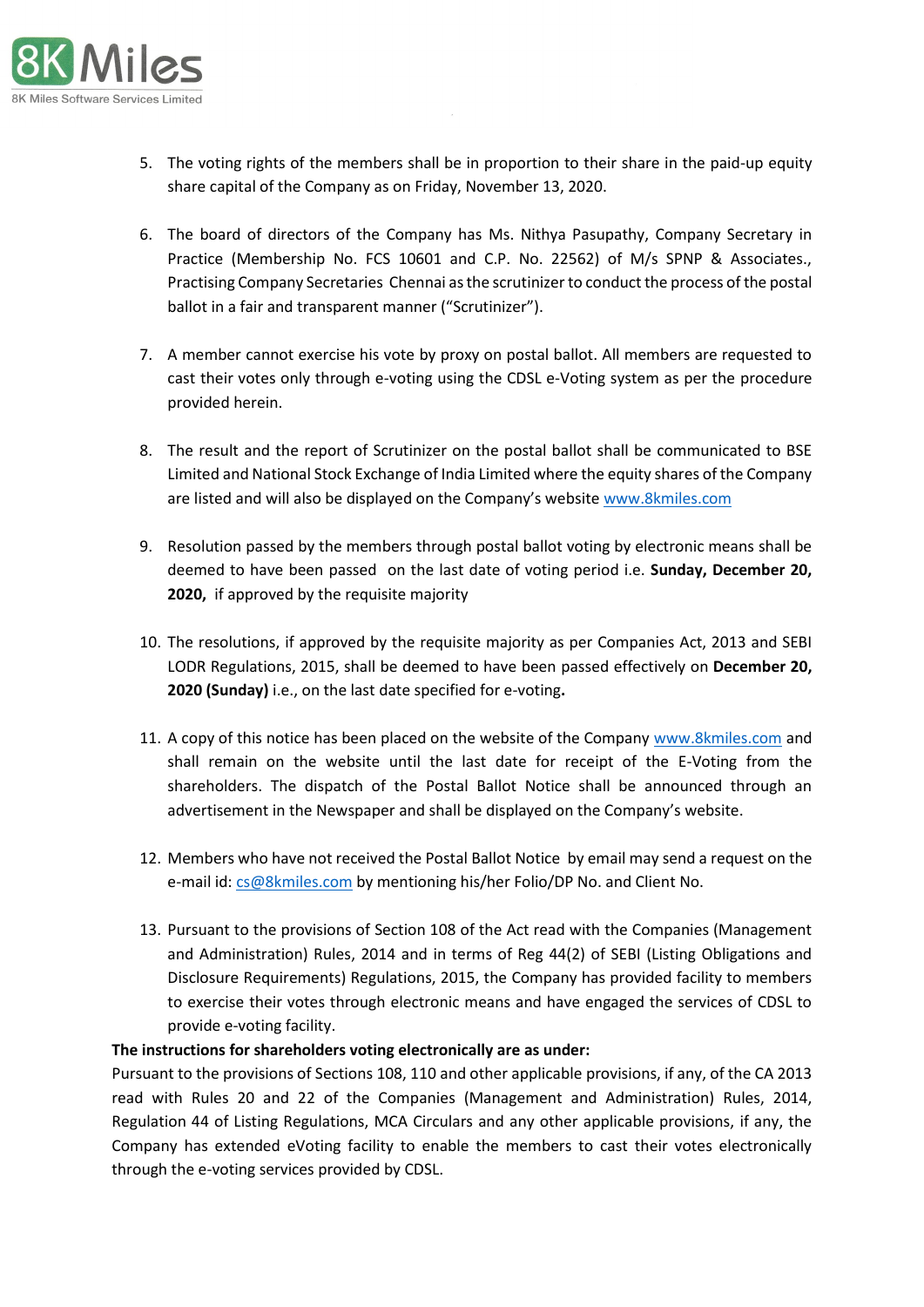

(i) The e-voting facility will be available during the following period:

| Commencement of e-voting | From 9:00 A.M.(IST) on November 21, 2020  |
|--------------------------|-------------------------------------------|
| End of e-voting          | Upto 5:00 P.M. (IST) on December 20, 2020 |

The e-voting module shall be disabled by CDSL for voting thereafter.

- (ii) The shareholders should log on to the e-voting websit[e www.evotingindia.com.](http://www.evotingindia.com/)
- (iii) Click on Shareholders.
- (iv) Now Enter your User ID
	- a. For CDSL: 16 digits beneficiary ID,
	- b. For NSDL: 8 Character DP ID followed by 8 Digits Client ID,
	- c. Members holding shares in Physical Form should enter Folio Number registered with the Company.
- (v) Next enter the Image Verification as displayed and Click on Login.
- (vi) If you are holding shares in demat form and had logged on to [www.evotingindia.com](http://www.evotingindia.com/) and voted on an earlier voting of any company, then your existing password is to be used.
- (vii) If you are a first-time user follow the steps given below:

|                   | For Members holding shares in Demat Form and Physical Form                                                                                                                                                                                                                                                                                                                                 |
|-------------------|--------------------------------------------------------------------------------------------------------------------------------------------------------------------------------------------------------------------------------------------------------------------------------------------------------------------------------------------------------------------------------------------|
| <b>PAN</b>        | Enter your 10 digit alpha-numeric PAN issued by Income Tax Department                                                                                                                                                                                                                                                                                                                      |
|                   | (Applicable for both demat shareholders as well as physical shareholders)                                                                                                                                                                                                                                                                                                                  |
|                   | who have not updated their PAN<br><b>Members</b><br>the<br>with<br>$\bullet$<br>Company/Depository Participant are requested to use the first two<br>letters of their name and the 8 digits of the sequence number in the<br>PAN field.<br>In case the sequence number is less than 8 digits enter the applicable<br>number of 0's before the number after the first two characters of the |
|                   | name in CAPITAL letters. Eg. If your name is Ramesh Kumar with<br>sequence number 1 then enter RA00000001 in the PAN field.                                                                                                                                                                                                                                                                |
| Dividend          | Enter the Dividend Bank Details or Date of Birth (in dd/mm/yyyy format) as                                                                                                                                                                                                                                                                                                                 |
| Bank              | recorded in your demat account or in the company records in order to login.                                                                                                                                                                                                                                                                                                                |
| <b>Details</b>    |                                                                                                                                                                                                                                                                                                                                                                                            |
| <b>OR</b> Date of | If both the details are not recorded with the depository or company                                                                                                                                                                                                                                                                                                                        |
| Birth (DOB)       | please enter the member id / folio number in the Dividend Bank                                                                                                                                                                                                                                                                                                                             |
|                   | details field as mentioned in instruction (iv).                                                                                                                                                                                                                                                                                                                                            |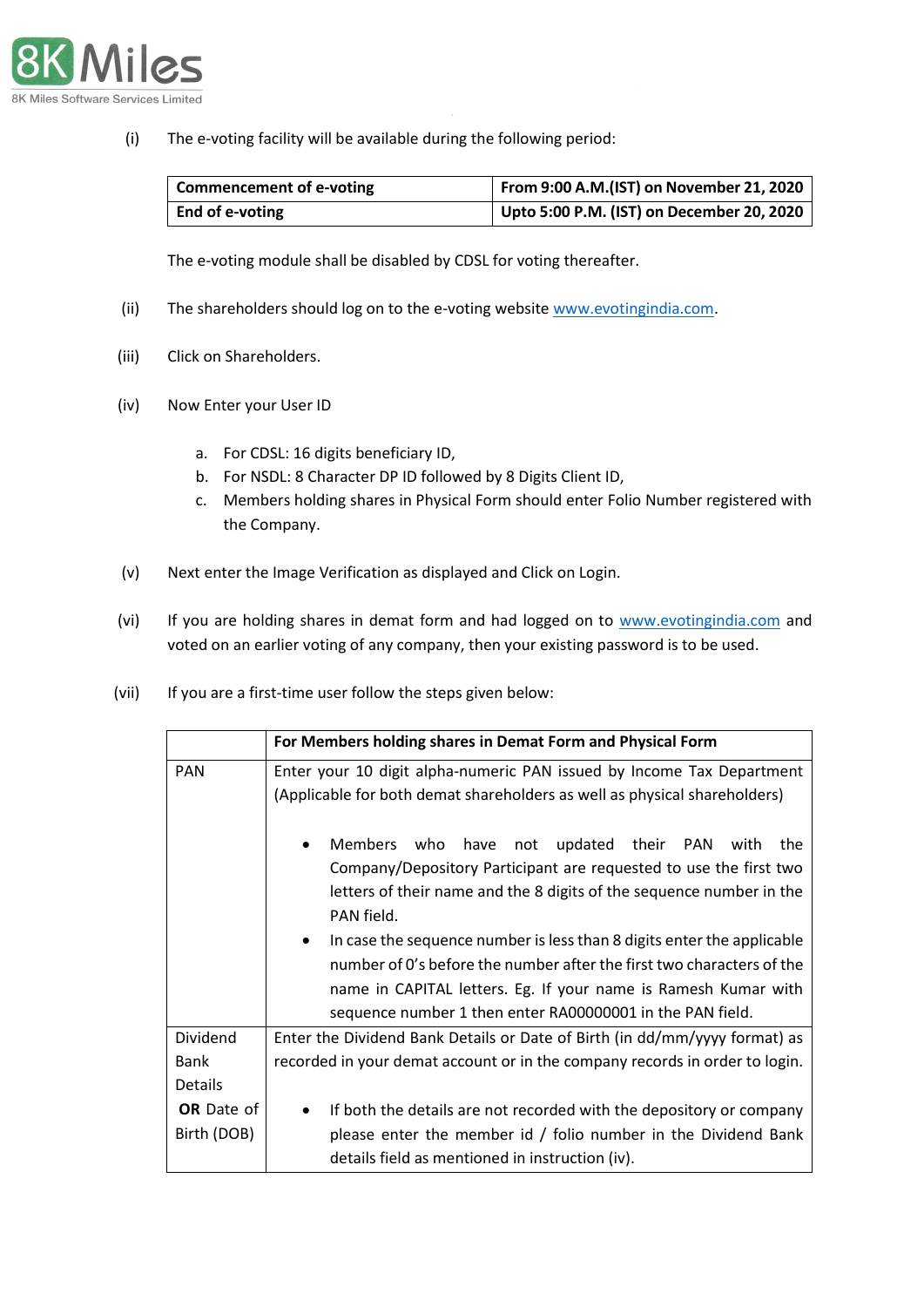

- (viii) After entering these details appropriately, click on "SUBMIT" tab.
- (ix) Members holding shares in physical form will then directly reach the Company selection screen. However, members holding shares in demat form will now reach 'Password Creation' menu wherein they are required to mandatorily enter their login password in the new password field. Kindly note that this password is to be also used by the demat holders for voting for resolutions of any other company on which they are eligible to vote, provided that company opts for e-voting through CDSL platform. It is strongly recommended not to share your password with any other person and take utmost care to keep your password confidential.
- (x) For Members holding shares in physical form, the details can be used only for e-voting on the resolutions contained in this Notice.
- (xi) Click on the EVSN of 8K Miles Software Services Limited on which you choose to vote.
- (xii) On the voting page, you will see "RESOLUTION DESCRIPTION" and against the same the option "YES/NO" for voting. Select the option YES or NO as desired. The option YES implies that you assent to the Resolution and option NO implies that you dissent to the Resolution.
- (xiii) Click on the "RESOLUTIONS FILE LINK" if you wish to view the entire Resolution details.
- (xiv) After selecting the resolution, you have decided to vote on, click on "SUBMIT". A confirmation box will be displayed. If you wish to confirm your vote, click on "OK", else to change your vote, click on "CANCEL" and accordingly modify your vote.
- (xv) Once you "CONFIRM" your vote on the resolution, you will not be allowed to modify your vote.
- (xvi) You can also take a print of the votes cast by clicking on "Click here to print" option on the Voting page.
- (xvii) If a demat account holder has forgotten the changed password then Enter the User ID and the image verification code and click on Forgot Password & enter the details as prompted by the system.
- (xviii) **Shareholders can also cast their vote using CDSL's mobile app m-Voting available for android based mobiles. The m-Voting app can be downloaded from Google Play Store. Apple and Windows phone users can download the app from the App Store and the Windows Phone Store respectively. Please follow the instructions as prompted by the mobile app while voting on your mobile.**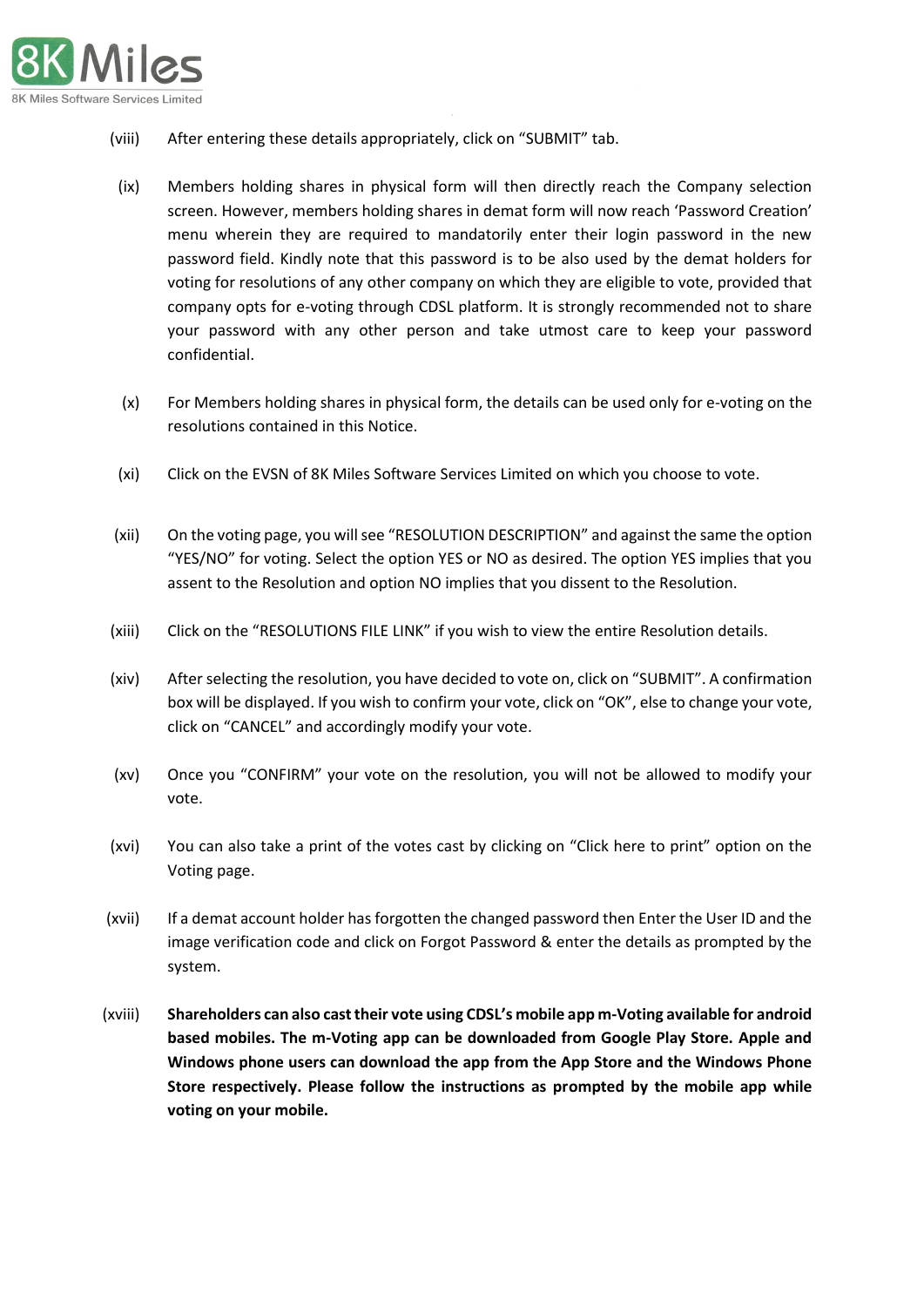

## (xix) **Note for Non – Individual Shareholders and Custodians**

- Non-Individual shareholders (i.e. other than Individuals, HUF, NRI etc.) and Custodian are required to log on to [www.evotingindia.com](http://www.evotingindia.com/) and register themselves as Corporates.
- A scanned copy of the Registration Form bearing the stamp and sign of the entity should be emailed to [helpdesk.evoting@cdslindia.com.](mailto:helpdesk.evoting@cdslindia.com)
- After receiving the login details a Compliance User should be created using the admin login and password. The Compliance User would be able to link the account(s) for which they wish to vote on.
- The list of accounts linked in the login should be mailed to helpdesk.evoting@cdslindia.com and on approval of the accounts they would be able to cast their vote.
- A scanned copy of the Board Resolution and Power of Attorney (POA) which they have issued in favour of the Custodian, if any, should be uploaded in PDF format in the system for the scrutinizer to verify the same.
- (xx) In case you have any queries or issues regarding e-voting, you may refer the Frequently Asked Questions ("FAQs") and e-voting manual available at [www.evotingindia.com,](http://www.evotingindia.com/) under help section or write an email to [helpdesk.evoting@cdslindia.com.](mailto:helpdesk.evoting@cdslindia.com)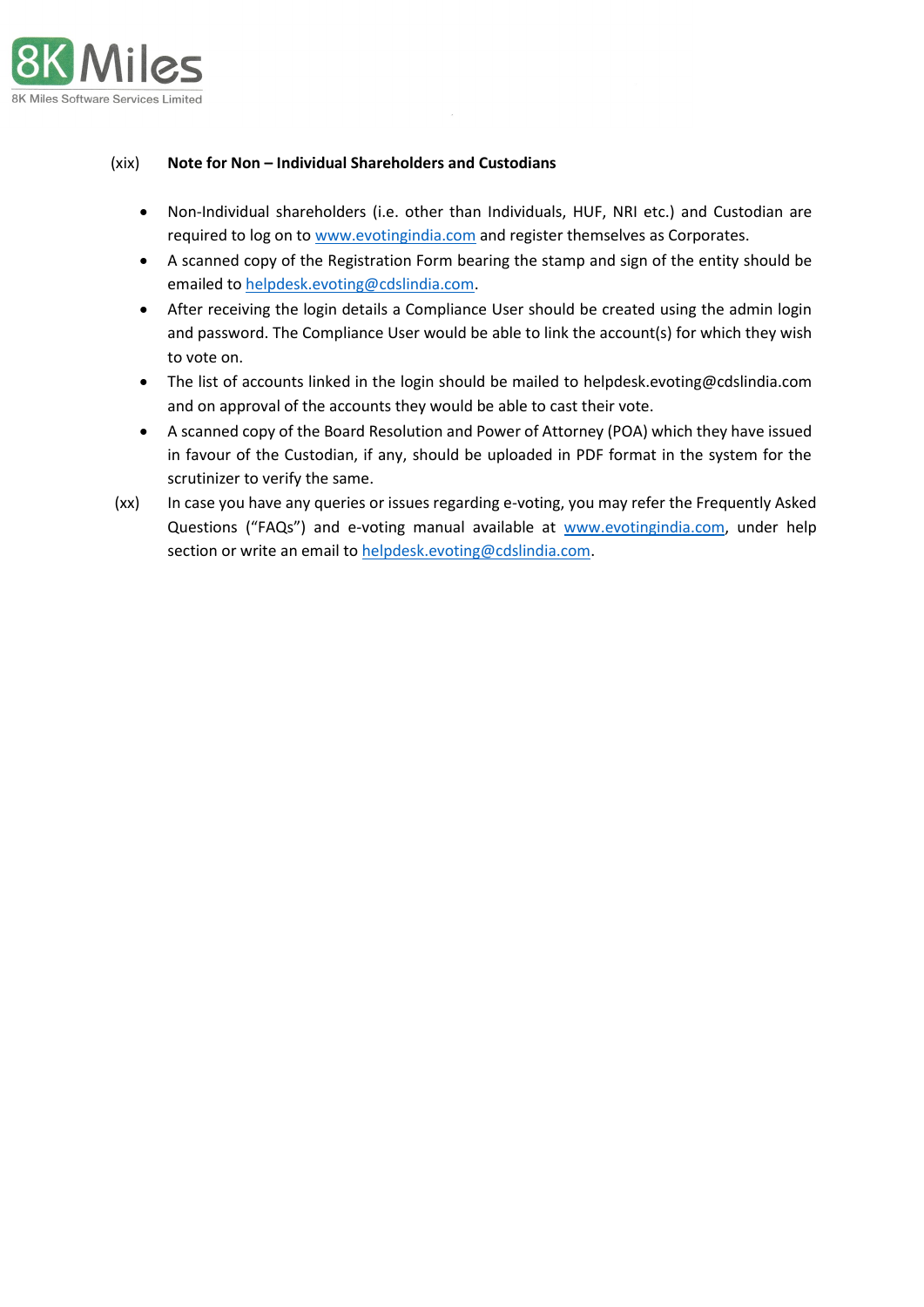

## **EXPLANATORY STATEMENT**

#### [Pursuant to the provisions of Section 102 of the Companies Act, 2013

#### *Item No. 1*

The Members may note that the Board of Directors of the Company at its meeting held on November 06, 2020 had approved the proposal for change of name of the Company from **'8K Miles Software Services Limited' to 'SecureKloud Technologies Limited'**, subject to the approval of Central Government, the Members of the Company and other relevant Statutory and Regulatory authorities.

The Members may note that, as a "Born in Cloud" company and focusing on Cloud Transformation providing robust Security and Compliance for highly regulated industries, we would like our name to reflect our competency and deep expertise in cloud transformation. To this effect, we propose to change of name of the Company from '**8K Miles Software Services Limited' to 'SecureKloud Technologies Limited'**

The Registrar of Companies has approved the availability of the desired name i.e. **'SecureKloud Technologies Limited'** vide their approval dated November 12, 2020. The provisions of the Companies Act, 2013 and rules made thereunder requires the Company to obtain approval of Members by a Special Resolution for effecting change in the Company name and consequential alteration in the Memorandum and the Articles of Association.

The proposed change of name of the Company would not result in change of the legal status or constitution or operations or activities of the Company, nor would it affect any rights or obligations of the Company or the Members / stakeholders and would be subject to approval of Ministry of Corporate Affairs.

The Board recommends the Special Resolution as set out at Item No. 1 of this Notice, for the approval of the Members.

None of the Directors/Key Managerial Personnel of the Company/their relatives are, in any way, concerned or interested, financially or otherwise, in the said resolution set out at in this Notice.

#### **Item No. 2**

The Members may note that the Board of Directors of the Company at its meeting held on October 28, 2020 had approved Listing of Healthcare Triangle Inc. (Step-down Subsidiary) and consequential cessation of indirect control, subject to the approval of the Members of the Company.

The Members may note that, Healthcare Triangle Inc (HTI) was carved out as a separate entity from 8K Miles Software Services Inc, US to increase our focus on Life Sciences and Healthcare business exclusively. The Covid-19 pandemic has accelerated corporate investments in public cloud infrastructure; HTI with domain centric SaaS / PaaS platform-based business transformation with continuous security for regulated industry such as Pharma / Life Sciences and Healthcare, is uniquely